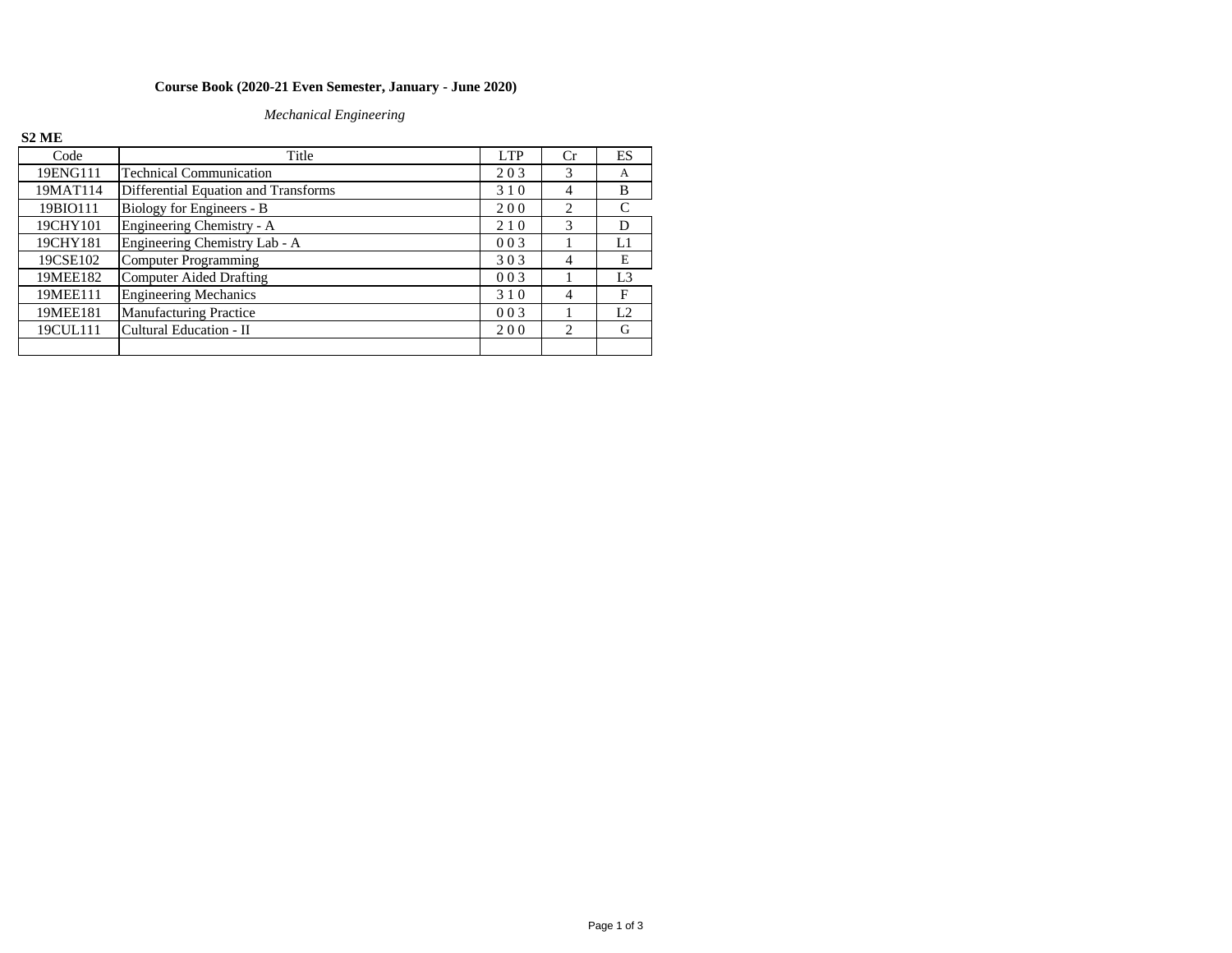## **S4 ME**

| Code     | Title                                | LTP | Cr             | ES |
|----------|--------------------------------------|-----|----------------|----|
| 19MEE211 | Computational Methods in Engineering | 203 |                | А  |
| 19MEE212 | Fluid Mechanics and Machinery        | 310 | $\overline{4}$ | B  |
| 19MEE213 | <b>Heat Power Engineering</b>        | 310 | $\overline{4}$ | C  |
| 19MEE214 | <b>Kinematics of Machines</b>        | 303 | 4              | D  |
| 19MEE215 | <b>Manufacturing Process II</b>      | 203 | 3              | E  |
| 19MEE284 | Thermal Science Laboratory           | 003 |                | L2 |
| 19MEE283 | Fluid Mechanics and Machines Lab     | 003 |                | L1 |
| 19AVP211 | Amrita Values Programme II           | 100 |                | F  |
| 19SSK211 | Softskills I                         | 103 |                | G  |